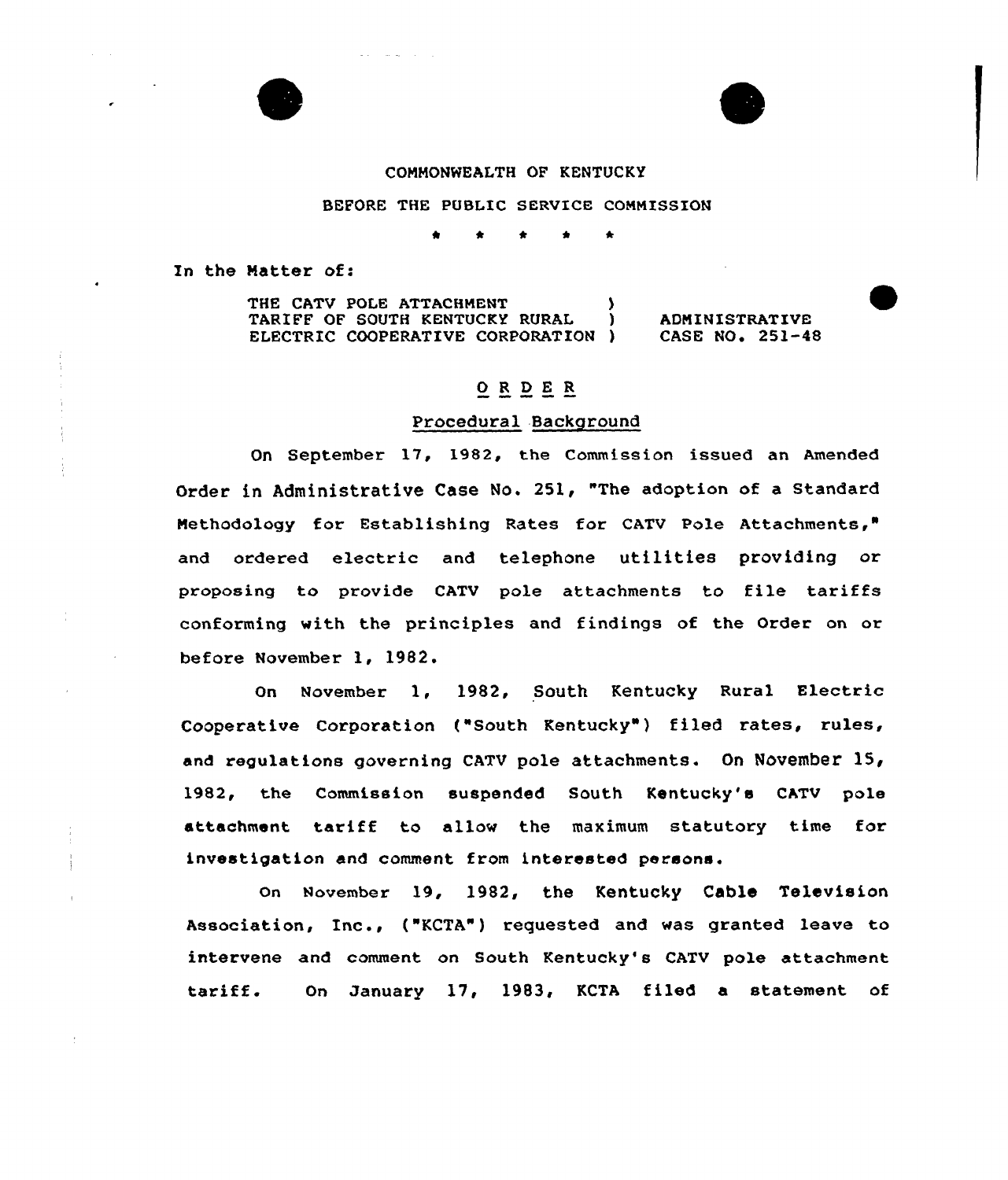

The Commission considers the matter of South Kentucky's CATV pole attachment tariff submitted for final determination.

#### Findings

The Commission, having considered the evidence of record and being advised, is of the opinion and finds that:

1. South Kentucky's rules and regulations governing CATV pole attachments conform with the principles and findings of the Commission's Amended Order in Administrative Case No. 251, and should be approved, except as follows:

(a) On sheet 27, the late payment provision should be the same as that applied to other commercial classes of service .

2. South Kentucky's calculation of its annual carrying cost should be modified to exclude interest expense as this is covered by the "cost of money" component.

3. South Kentucky's determination of its average cost of a two-party pole should be modified to equal the weighted average cost of all 35-foot and 40-foot poles.

4. south Kentucky should be allowed to. substitute 1982 Annual Report information to adjust its annual carrying charge, if the information is available and filed with the Commission.

#### ORDERS

IT Is THEREF0RE oRDERED that south Kentucky's cATv pole attachment tariff as filed with the Commission on November 1, 1982, be and it hereby is dismissed.

 $\overline{2}$